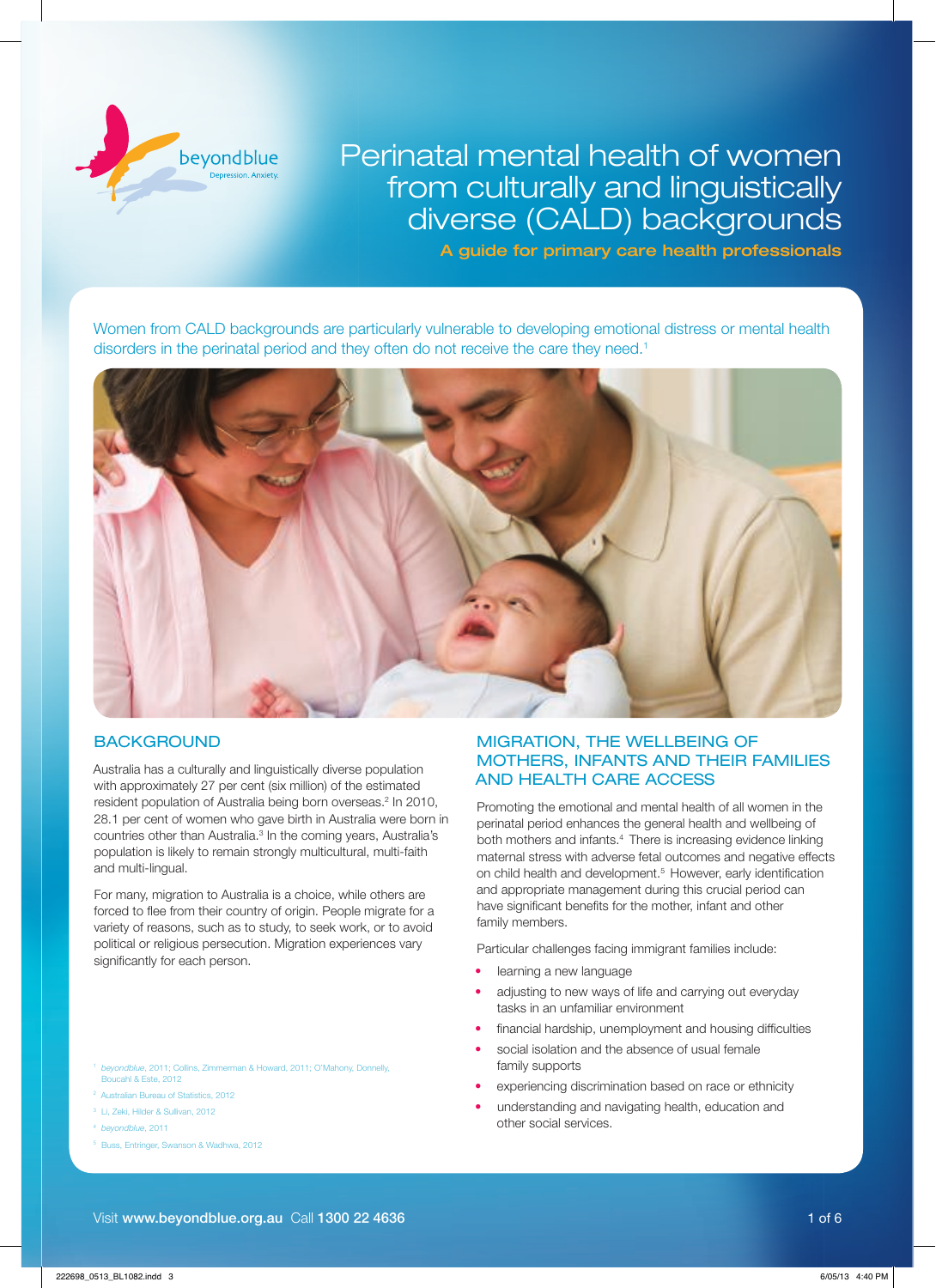*"I had only been living here for a short time… I rang the numbers I was given, but I was transferred to other areas many times and I began to feel scared. I was given information in English and I never looked at it because I knew I would not understand it."*

Women from CALD backgrounds are less likely to seek early medical help for emotional and mental health problems for a range of reasons.

#### The woman and her family may:

- feel shame and stigma about experiencing emotional and mental health problems
- believe in the healing power of cultural and religious traditions
- value self-reliance and be reluctant to trust authority figures
- be unfamiliar with the health care system, the roles of professionals and the services available
- have limited English language skills
- be financially disadvantaged or ineligible for subsidised care.

### Health professionals and services may:

- be inexperienced in working effectively with women and families from CALD backgrounds
- not be able to access suitably-trained interpreters
- lack connections with organisations that could facilitate timely referrals.

### At times of increased need, women may turn to other non-medical supports, such as:

- faith-based organisations, religious leaders or traditional healers
- ethnic and multicultural organisations
- migrant and refugee services.

These culturally-meaningful supports are highly valued among CALD communities. Building positive relationships between your service and these groups can lead to more immigrant and refugee women accessing appropriate health care.

*"What would have made a big difference, was knowing what resources were available for me and how I could access them. These choices would have helped me not to feel so helpless and lonely as a young mum in a foreign country."*

### ADJUSTING TO LIFE IN AUSTRALIA

On arrival in Australia, immigrants, refugees and their families undergo a period of adjustment, or 'acculturation'.<sup>6</sup> The process of re-shaping one's personal identity can be a source of stress in its own right and is different for each individual. It is influenced by an individual's: 

- personal resilience and access to family and social supports
- age and life experiences
- level of education, employment opportunities and socioeconomic status
- engagement with host and heritage cultures.

A society that supports the expression of multicultural identities, beliefs and practices assists individuals to adjust and bolsters their mental health. Different members of the same family, including the children of immigrants, may adapt differently and become more or less attached to traditional values and those they encounter in the wider community. Women from diverse backgrounds have a range of expectations about perinatal and maternity services.

*"In our country, women who are going to give birth are treated unequally. Those who are well-off get more attention, but here... it fills your heart with joy. There is no distinction; doctors and nurses care for everyone, from every background, whether you have money or not."*



6 Berry, 2007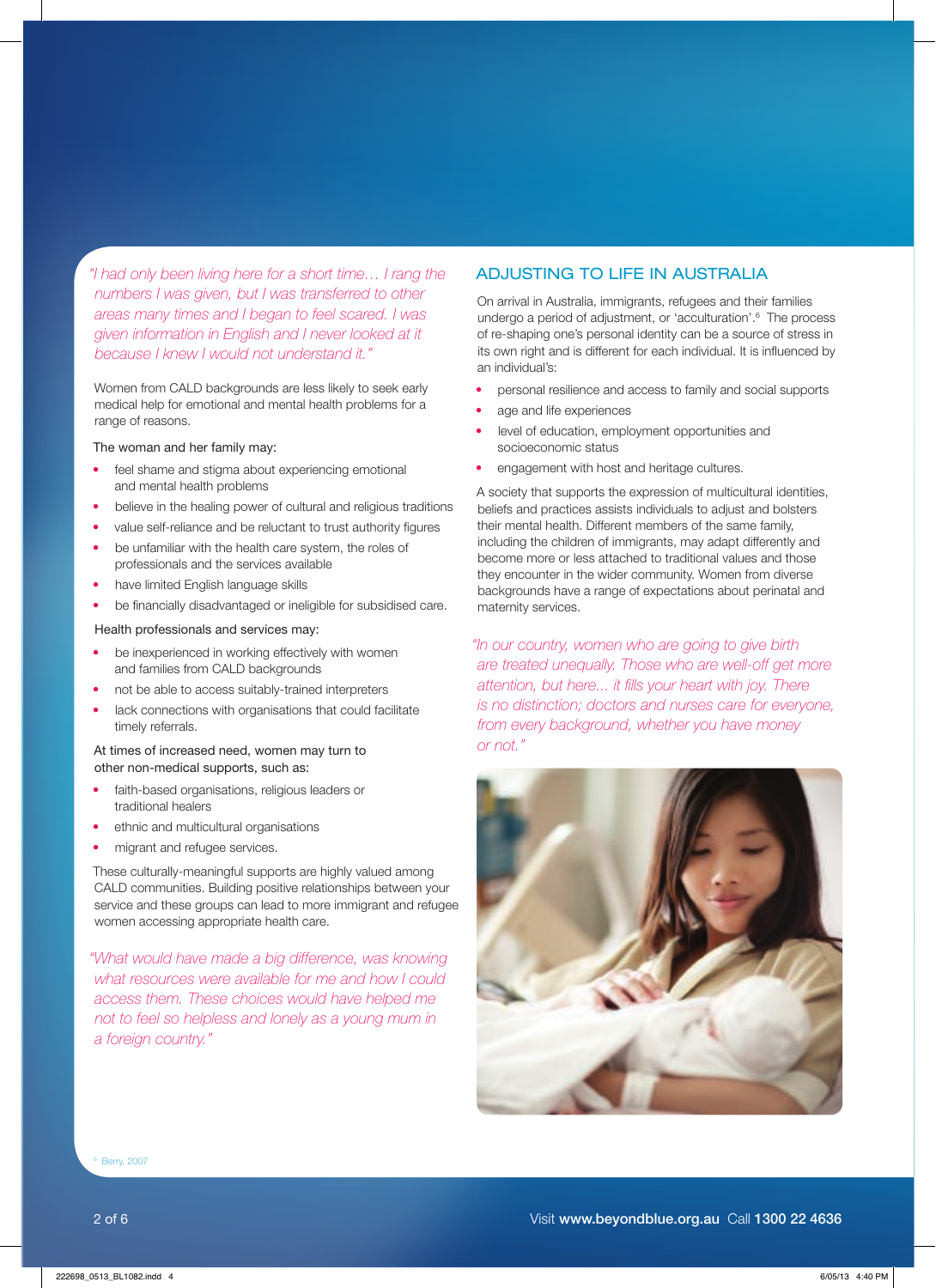### THE REFUGEE EXPERIENCE AND MOTHERHOOD

Refugees are likely to have experienced lengthy periods of deprivation and uncertainty  $-$  in camps, precarious urban settings or immigration detention – and may need assistance to acquire everyday skills relevant to a new environment.

#### Common refugee experiences include:

- multiple bereavements
- adopting the children of deceased relatives
- trauma and torture, including psychological, physical and sexual violence
- inadequate medical care during previous pregnancies, traumatic birthing experiences, death of infants and/or older children
- separation from family members who may have provided support during pregnancy and childbirth and with infant care
- poor general health, including nutritional deficiencies and infectious diseases
- dangerous migration iourneys and uncertain visa status
- limited educational and work opportunities in host country
- fearing for the safety of family members.

### CONCEPTS OF HEALTH AND ILLNESS

There is considerable variation across cultures about ways to:

- describe, understand and respond to emotional distress and mental health problems, including more severe forms of mental illness
- understand pregnancy, childbirth, parenting and the human body, including reproductive anatomy and physiology.

### Some examples include:

- cultural, spiritual or religious understandings of illness
- physical expressions of psychological distress
- using traditional or Western medicines or preferring to combine them
- resting in bed for an extended period of time following birth, while the infant's care is provided by female relatives and friends
- requesting or avoiding certain foods
- conducting rituals believed to enhance the wellbeing of the mother and infant
- handling the infant in particular ways, such as not touching the infant's head
- excluding the father for particular time periods or from certain activities

specific expectations about breastfeeding, resuming sexual relations and family planning.<sup>7</sup>

### Culturally responsive health care:

- addresses the service barriers encountered by women from CALD backgrounds
- respects cultural, linguistic and religious rights
- is relevant to individual health beliefs, practices and preferences.

*"It's our culture to involve the whole family. Don't just*  look at the woman with the emotional problem, include *everybody, don't leave anyone out. They may need support and information as well."*

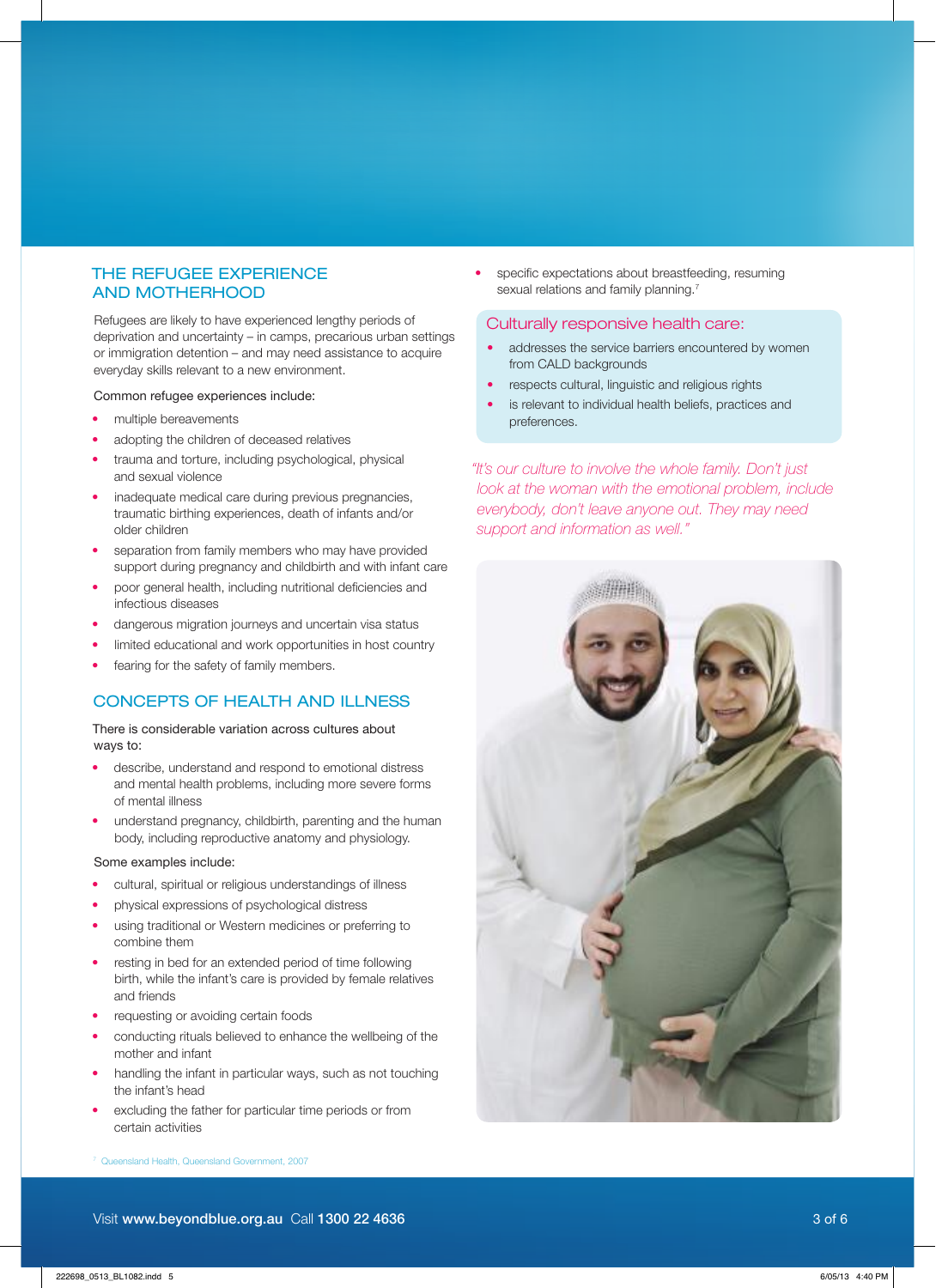# Culturally responsive practice

| <b>Core components</b>                                                                                                                                      | <b>Key practice points</b>                                                                                                                                                                                                                                                                                                                                                                                                                                                                                                                                                                                                                                     |
|-------------------------------------------------------------------------------------------------------------------------------------------------------------|----------------------------------------------------------------------------------------------------------------------------------------------------------------------------------------------------------------------------------------------------------------------------------------------------------------------------------------------------------------------------------------------------------------------------------------------------------------------------------------------------------------------------------------------------------------------------------------------------------------------------------------------------------------|
| Examine your own cultural beliefs<br>and values and avoid making<br>assumptions about the woman<br>based on what you know about<br>her culture or religion. | Reflect on your beliefs and values in relation to:<br>$\bullet$<br>emotions, mental health problems, treatment and recovery<br>pregnancy, birthing, infant care and parenting<br>family dynamics, gender roles and personal autonomy.<br>Consider how your beliefs and values impact on your work with people from culturally-<br>$\bullet$<br>diverse backgrounds.<br>Show respect, dignity and consideration for the cultural and religious beliefs of the<br>$\bullet$<br>woman and her family.<br>Develop trusting relationships.<br>$\bullet$                                                                                                             |
| Communicate effectively<br>and provide the woman and<br>her family with appropriate<br>information.                                                         | Consider the need to:<br>$\bullet$<br>adapt the style of your verbal and nonverbal communication<br>enquire about literacy levels both in their preferred language and in English<br>provide written information in simple English or translation<br>check their understanding and assist them to apply the information that you provide.<br>Know when accredited interpreters with health experience are required and how to work<br>effectively with them. <sup>8</sup>                                                                                                                                                                                      |
| Understand the woman in the<br>context of her culture, family and<br>social circumstances.                                                                  | Ask her about:<br>$\bullet$<br>her cultural background<br>her relationships with her partner and other family members, based here and<br>overseas<br>who provides her with emotional support<br>her housing, transport, child care and other social support needs<br>her experiences of race-based discrimination and barriers to using medical and<br>social services.<br>Consider the needs of her partner, carers and other family members, including children,<br>$\bullet$<br>and refer where appropriate.                                                                                                                                                |
| Include the woman in decisions<br>about her care, integrate her<br>preferences and assist her to<br>access the health care she<br>needs.                    | Respect her right to privacy and confidentiality.<br>$\bullet$<br>Be mindful that the woman may self-censor if she is interviewed with other family<br>$\bullet$<br>members present.<br>Support her decision to involve a trusted person in her care.<br>$\bullet$<br>Enquire about how comfortable she feels about working with female or male health<br>professionals and, where possible, accommodate her preference.<br>Encourage her to ask questions and let you know if she is uncomfortable.<br>Inform her about:<br>services, options and costs<br>other services, such as relationship counselling, parenting support and mental<br>health services. |
| Advocate within services for<br>CALD inclusive policies and<br>practices and engage with the<br>local community.                                            | Address service barriers that affect CALD women.<br>$\bullet$<br>Understand the local population including the immigrant and refugee groups settling<br>in the local area.<br>Connect with local council, migrant, refugee, ethnic, multicultural and faith-based<br>$\bullet$<br>programs and services.                                                                                                                                                                                                                                                                                                                                                       |

<sup>8</sup> Victorian Transcultural Psychiatry Unit [VTPU], 2006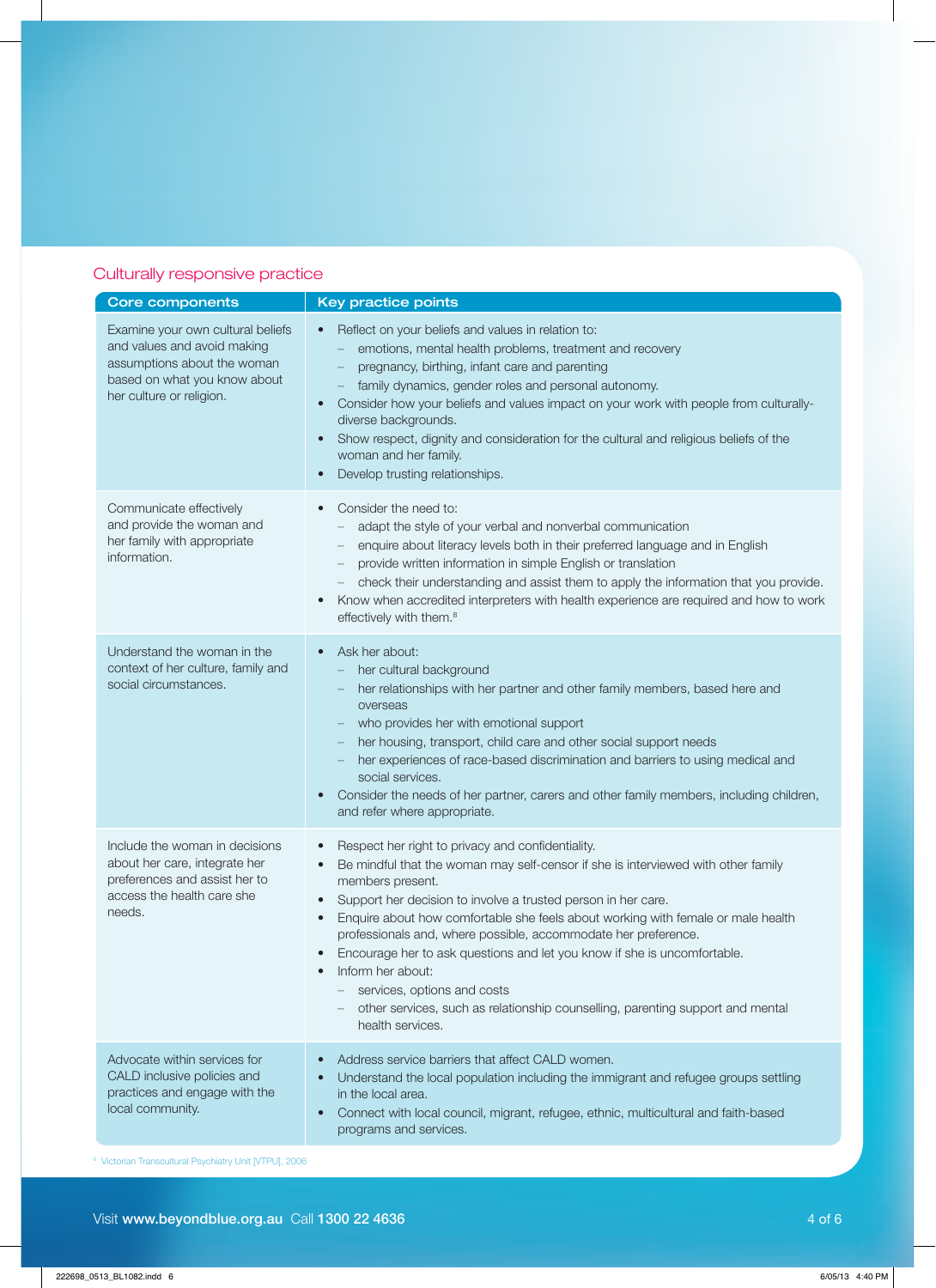# APPROACHES TO CULTURAL ASSESSMENT

Comprehensive information about the psychosocial assessment, treatment and care of all women is available from *beyondblue's* (2011) Perinatal Clinical Practice Guidelines. When undertaking psychosocial assessments with women from CALD backgrounds, health professionals should also consider:

- how women from diverse backgrounds may present with emotional distress or mental health problems. For example, chronic or poorly-localised physical symptoms may be the first indicators.
- ways to involve others with cultural expertise, such as trusted family members, community development workers, bilingual workers and faith leaders.

Approach the assessment in a conversational manner that communicates your curiosity and interest. Some women may be reluctant to disclose personal information. It may take several sessions to undertake a comprehensive cultural assessment.

There are 36 translated versions of The Edinburgh Postnatal Depression Scale (EDPS). Of these, 18 have been validated. The recommended cut off scores should be used with caution.<sup>9</sup> Considerable care should be taken when administering the tool to women with low English proficiency or limited experience of Australian culture.<sup>10</sup>



### Cultural assessment

| Key areas of enquiry                                                     | <b>Helpful questions</b>                                                                                                                                                                                                                                                                                                                                                                              |
|--------------------------------------------------------------------------|-------------------------------------------------------------------------------------------------------------------------------------------------------------------------------------------------------------------------------------------------------------------------------------------------------------------------------------------------------------------------------------------------------|
| Cultural identity                                                        | Do you identify as belonging to a particular culture or cultures?<br>What language or languages do you speak?<br>Which do you prefer to use?<br>What kinds of cultural or religious practices did you engage in with your family when you<br>were growing up?<br>What aspects are still important to you?<br>Are you involved in work or other activities with people outside of your cultural group? |
| Understanding of health and<br>illness                                   | What do you think is happening at the moment?<br>What is causing the problem?<br>What do you think should be done?<br>Who do you think can help you?                                                                                                                                                                                                                                                  |
| Understanding of pregnancy,<br>birth and parenting                       | Are there any cultural practices that we need to be aware of in caring for you during<br>your pregnancy, during birth or after your baby is born?                                                                                                                                                                                                                                                     |
| Migration history                                                        | Where were you born?<br>How and why did you come to Australia?<br>When did you arrive in Australia?<br>Who did you travel with?<br>Was anybody left behind?                                                                                                                                                                                                                                           |
| Stressors and supports                                                   | Who can you rely on?<br>Are there people from your cultural or religious community or other people who could help?                                                                                                                                                                                                                                                                                    |
| <sup>9</sup> Department of Health, Government of Western Australia, 2006 | <sup>10</sup> VTPU, 2006                                                                                                                                                                                                                                                                                                                                                                              |